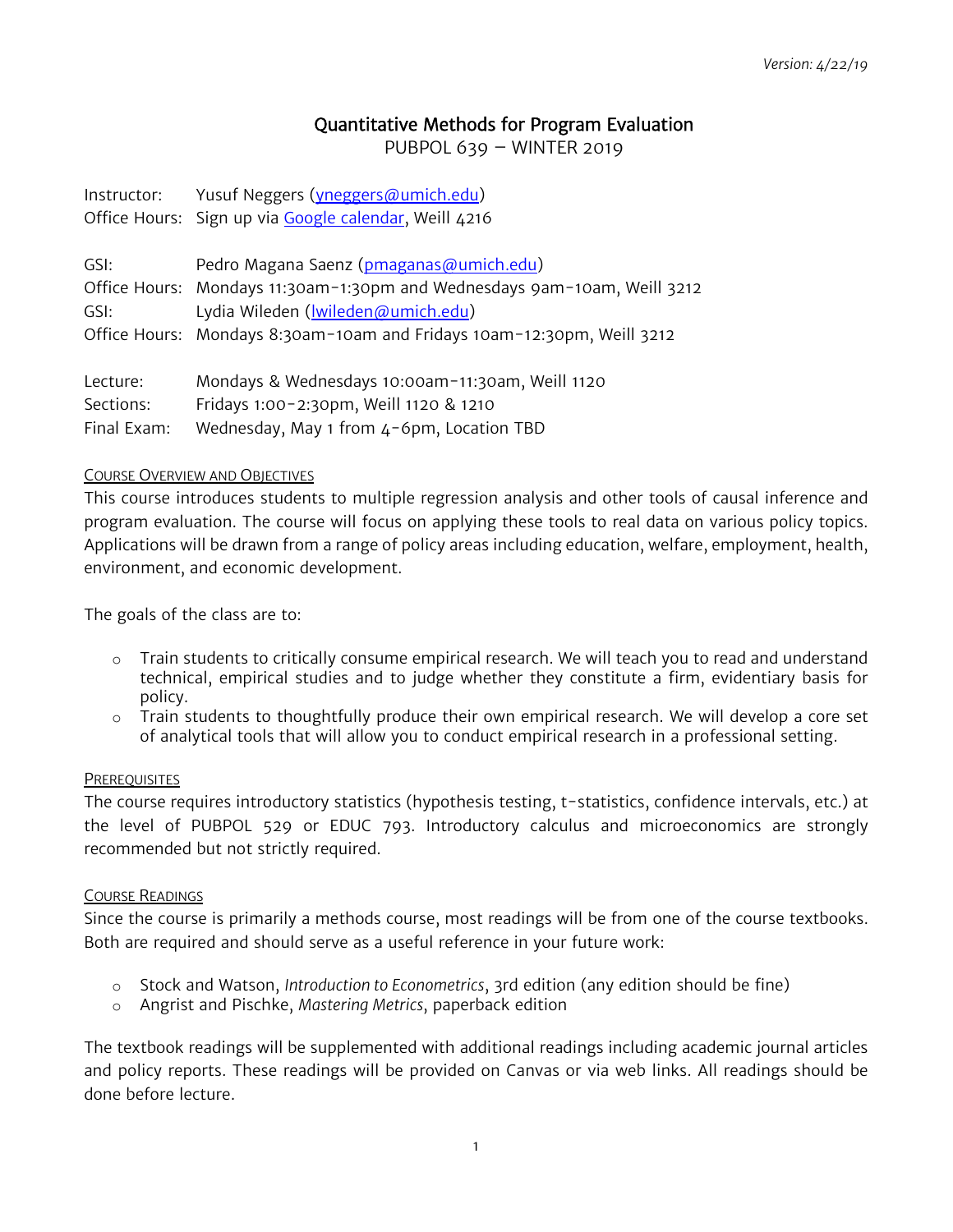### **SECTIONS**

Your GSIs will be leading sections every Friday. Sections will mostly be used to demonstrate how to put quantitative methods into practice using Stata and to provide guidance on the problem sets. The GSI may also use the time to clarify or expand on material covered in lecture or the readings. Section attendance is strongly encouraged.

### COURSE COMPONENTS

The final grade will be based on:

| In-class quizzes $(5)$ - drop lowest score           | (25%)    |
|------------------------------------------------------|----------|
| $\circ$ Homework assignments (6) – drop lowest score | (40%)    |
| o Course participation                               | $(10\%)$ |
| o Final exam                                         | (25%)    |
|                                                      |          |

### *In-class quizzes*

Short in-class quizzes will begin in lecture promptly at 10:00am and last about 20 minutes. They will test material from both the readings and lectures. Quizzes will be cumulative but focused on the most recent material. The quizzes are closed-book. You may consult a single index card of notes and use a non-graphing, pocket calculator (no cell phones). Quizzes cannot be made up, so plan your schedule accordingly. Your lowest quiz score will be dropped.

Quiz dates: (1) Mon, Feb 4th; (2) Mon, Feb 25th; (3) Mon, Mar 18th; (4) Wed, Apr 3rd; (5) Wed, Apr 17th

### *Homework assignments*

Homework assignments consist of data analysis and short essays (1-3 paragraphs) that interpret your findings and evaluate the methods in readings. You are encouraged to discuss the assignments in groups of three or four, but your answers *must be written up individually, in your own words*. So that we can confirm you have written up answers in your own words, list your study group members on each problem set. The final assignment will ask you to describe and critically evaluate two empirical papers which we provide to you and will be done in small groups.

Assignments will be graded on a three-point scale: check (=acceptable), check-plus (=great), checkminus (=lacking). For the purpose of comparing problem set grades to quiz and exam grades, a checkplus will count as 100%, a check will count as 85% and a check-minus will count as 70%. Students who do not turn in the assignment at all, or turn in one that is largely incomplete, will receive a score of 0% on that assignment for the purpose of calculating the final course grade.

Assignments will be distributed 7-14 days before the due date. All assignments are due by 11:59pm on the date listed. Answers should be typed and posted using the assignment tool in Canvas in a single PDF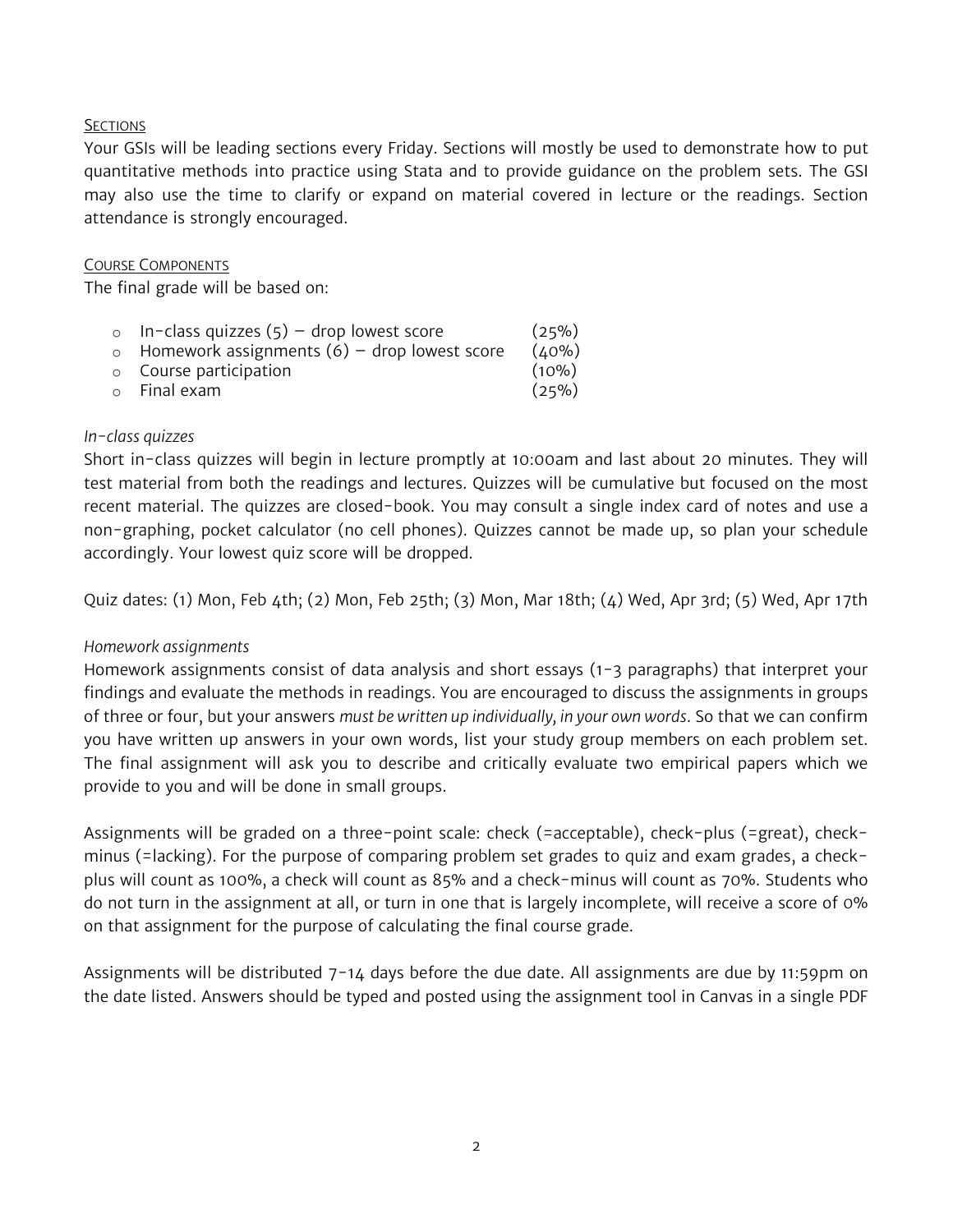file. Stata do-files and log files should accompany all your assignments (in the same PDF). No late assignments will be accepted, so plan accordingly. Your lowest assignment score will be dropped.

Assignment due dates: (1) Mon, Jan 28th; (2) Wed, Feb 20th; (3) Fri, Mar 15th; (4) Mon, Apr 1st; (5) Mon, Apr 15th; (6) Wed, Apr 24th

## *Course participation*

Effective class participation requires that you arrive at class on-time and prepared, having done the readings assigned for that lecture. Your contributions to the class discussion will be evaluated based on a combination of quality and quantity. The best comments and questions are those that enrich the learning experience of your fellow classmates. Your course participation grade will be based primarily on your participation in i>clicker exercises in class. You will receive 1 point for a correct answer, 0.75 points for an incorrect answer, and zero for no answer (i.e. you were not in class).

### *Final exam*

A comprehensive final exam will be held Wednesday 5/1 from 4-6pm in 1120 Weill Hall. The exam is closed-book. You may consult a single 3x5 notecard during the exam. There will be no alternate arrangements made for the final, so plan your schedule accordingly.

# **SOFTWARE**

We will conduct analysis in Stata, a software program used widely by policy analysts. We will provide links to online Stata tutorials and offer training in sections. You can access Stata in one of three ways:

- o Stata is available for license or purchase for a very affordable price. Order through the Stata website: [http://www.stata.com/order/new/edu/gradplans/student-pricing/.](http://www.stata.com/order/new/edu/gradplans/student-pricing/) We recommend Stata/IC 15 (6-mo license: \$45, 12-mo license: \$89, perpetual license: \$198).
- o Stata is available in computing labs across campus. o Access is available through Virtual Sites at UM: [https://its.umich.edu/computing/computers-software/campus-computing-sites/virtual-sites/.](https://its.umich.edu/computing/computers-software/campus-computing-sites/virtual-sites/)

### LAPTOPS

To keep us focused on the class and each other, laptop use will not be permitted during class. Such use has been shown to create negative externalities on neighboring classmates. I will distribute copies of overhead slides for you to take notes on. If you want to store all class material on your laptop, transcribing your handwritten notes after lecture is a great a way to absorb the material. I will post a PDF of the slides after lecture to facilitate this process.

### I>CLICKERS

We will use i>clickers during class to facilitate discussion and to provide feedback to me about your understanding of the material. You can purchase one from the UofM Computer Showcase in the Student Union or North Campus for \$29/\$39 (used/new). You will most likely need these starting in Lecture 2.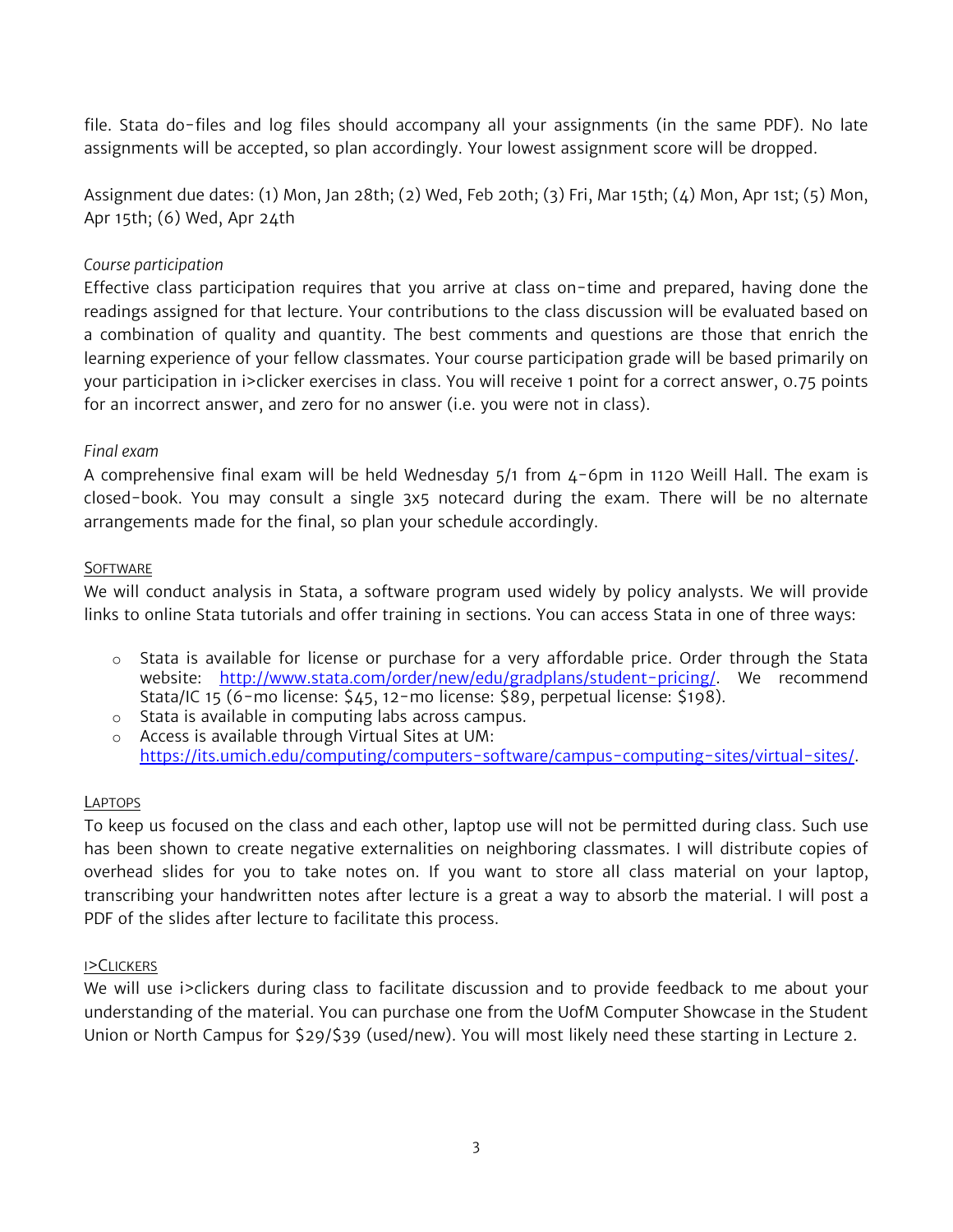### **ACCOMMODATIONS**

If you need an accommodation for a disability, please let me know as soon as possible. If a problem arises during the semester, you should see me as soon as you can. Some aspects of this course maybe modified to facilitate your participation and progress. As soon as you make me aware of your needs, we can work with the Office of Services for Students with Disabilities to help us determine appropriate accommodations. I will treat any information you provide as private and confidential.

### FORD SCHOOL ACADEMIC EXPECTATIONS

Please review the discussion of the Ford School's statement on academic integrity, student mental health and wellbeing, inclusivity, and expectations for communications, attendance, assignments, and technology here:<http://fordschool.umich.edu/academics/expectations>

### DIVERSITY AND INCLUSIVITY

Members of the Ford School community represent a rich variety of backgrounds and perspectives. We are committed to providing an atmosphere for learning that respects this diversity. While working together to build this community we ask all members to:

- o share their unique experiences, values and beliefs
- o be open to the views of others
- o honor the uniqueness of their colleagues
- $\circ$  appreciate the opportunity we have to learn from each other in this community
- o value one another's opinions and communicate in a respectful manner
- $\circ$  keep confidential discussions that the community has of a personal or professional nature
- $\circ$  use this opportunity together to discuss ways in which we can create an inclusive environment in Ford classes and across the UM community

We also recognize the importance of advancing diversity, equity, and inclusion in the study and practice of quantitative methods specifically. Sometimes DEI issues will be central to the topic, such as when we use quantitative methods to measure the extent of racial discrimination in the labor market. Other times DEI issues bubble below the surface, such as when we classify people into discrete categories for the purpose of analysis, even if these categories are an inadequate representation of individuals' lived experiences. Instead of confining this critical and complicated topic to one lecture, these issues will be integrated throughout the semester. Within each lecture, I will strive to raise questions related to diversity, equity, and inclusion as it may be relevant to that lecture's topic. I also encourage you to propose questions, topics, and examples from your experience throughout our time together.

### STUDENT MENTAL HEALTH AND WELLBEING RESOURCES

The University of Michigan is committed to advancing the mental health and wellbeing of its students. We acknowledge that a variety of issues, such as strained relationships, increased anxiety, alcohol/drug problems, and depression, can directly impact students' academic performance. If you or someone you know is feeling overwhelmed, depressed, and/or in need of support, services are available. For help, contact Counseling and Psychological Services (CAPS) and/or University Health Service (UHS). For a listing of other mental health resources available on and off campus, visit: [http://umich.edu/~mhealth/.](http://umich.edu/%7Emhealth/)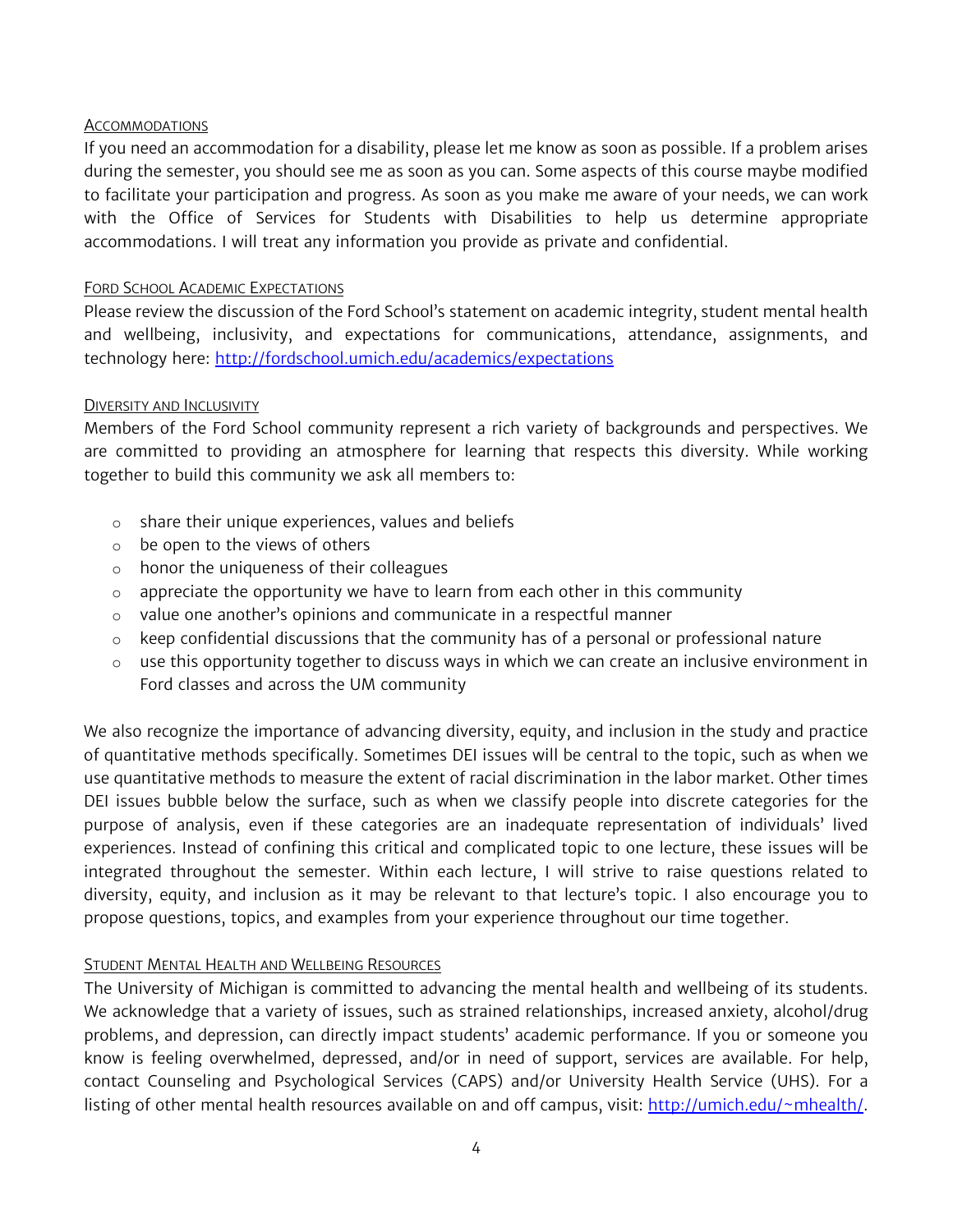#### DETAILED COURSE SCHEDULE

(Note: Slight updates to readings may occur during the semester)

| <b>PART I: CAUSAL INFERENCE BASICS</b> |     | <b>Assignments</b>                                                                 |                                                                                                                                                                                                                                                                                                                                                                                                             |                     |
|----------------------------------------|-----|------------------------------------------------------------------------------------|-------------------------------------------------------------------------------------------------------------------------------------------------------------------------------------------------------------------------------------------------------------------------------------------------------------------------------------------------------------------------------------------------------------|---------------------|
| WEEK 1                                 | Wed | 9-Jan Lecture 1: Overview & Introduction                                           | Angrist & Pischke Introduction                                                                                                                                                                                                                                                                                                                                                                              |                     |
| WEEK 2                                 | Mon | 14-Jan Lecture 2: Causal Inference I                                               | 1. Angrist & Pischke Ch. 1<br>2. Paul W. Holland (1986). "Statistics and Causal<br>Inference." Journal of the American Statistical Association,<br>$81(396): 945-60.$                                                                                                                                                                                                                                       | Diagnostic<br>quiz  |
|                                        | Wed | 16-Jan Lecture 3: Causal Inference II &<br><b>Selection Bias</b>                   | 1. Angrist & Pischke Ch. 1 (continued)<br>2. Stock & Watson Ch. 1                                                                                                                                                                                                                                                                                                                                           |                     |
|                                        |     | PART II: REGRESSION (BIVARIATE AND MULTIVARIATE)                                   |                                                                                                                                                                                                                                                                                                                                                                                                             |                     |
| WEEK 3                                 | Wed | 23-Jan Lecture 4: Randomized Trials                                                | 1. Bertrand and Mullainathan (2004). "Are Emily and<br>Greg More Employable than Lakisha and Jamal?<br>Evidence on Racial Discrimination in the Labor Market<br>from a Large Randomized Experiment." American<br>Economic Review, 94(4): 991-1013.<br>2. Stock & Watson, Chs. 2 & 3 (to review t-tests, p-<br>values, confidence intervals, hypothesis testing, all of<br>which we will use in class today) |                     |
| WEEK 4                                 | Mon | 28-Jan Lecture 5: Observational Analysis &<br>Introduction to Bivariate Regression | Stock and Watson Ch. 4.1-4.4, Appendix 4.1                                                                                                                                                                                                                                                                                                                                                                  | Assignment<br>1 due |
|                                        | Wed | 30-Jan UM closure                                                                  |                                                                                                                                                                                                                                                                                                                                                                                                             |                     |
| WEEK 5                                 | Mon | 4-Feb Lecture 6: Bivariate Regression &<br><b>Testing Hypotheses</b>               | Stock and Watson Ch. 4.5, 5.1-5.2                                                                                                                                                                                                                                                                                                                                                                           | Quiz 1              |
|                                        | Wed | 6-Feb Lecture 7: Dummy Variables,<br>Heteroskedasticity                            | Stock and Watson Ch. 5.3, 5.4                                                                                                                                                                                                                                                                                                                                                                               |                     |
| WEEK 6                                 | Mon | 11-Feb Lecture 8: Interpreting Output, Intro<br>to Multiple Regression             | Stock & Watson 5.7, 6.1-6.3                                                                                                                                                                                                                                                                                                                                                                                 |                     |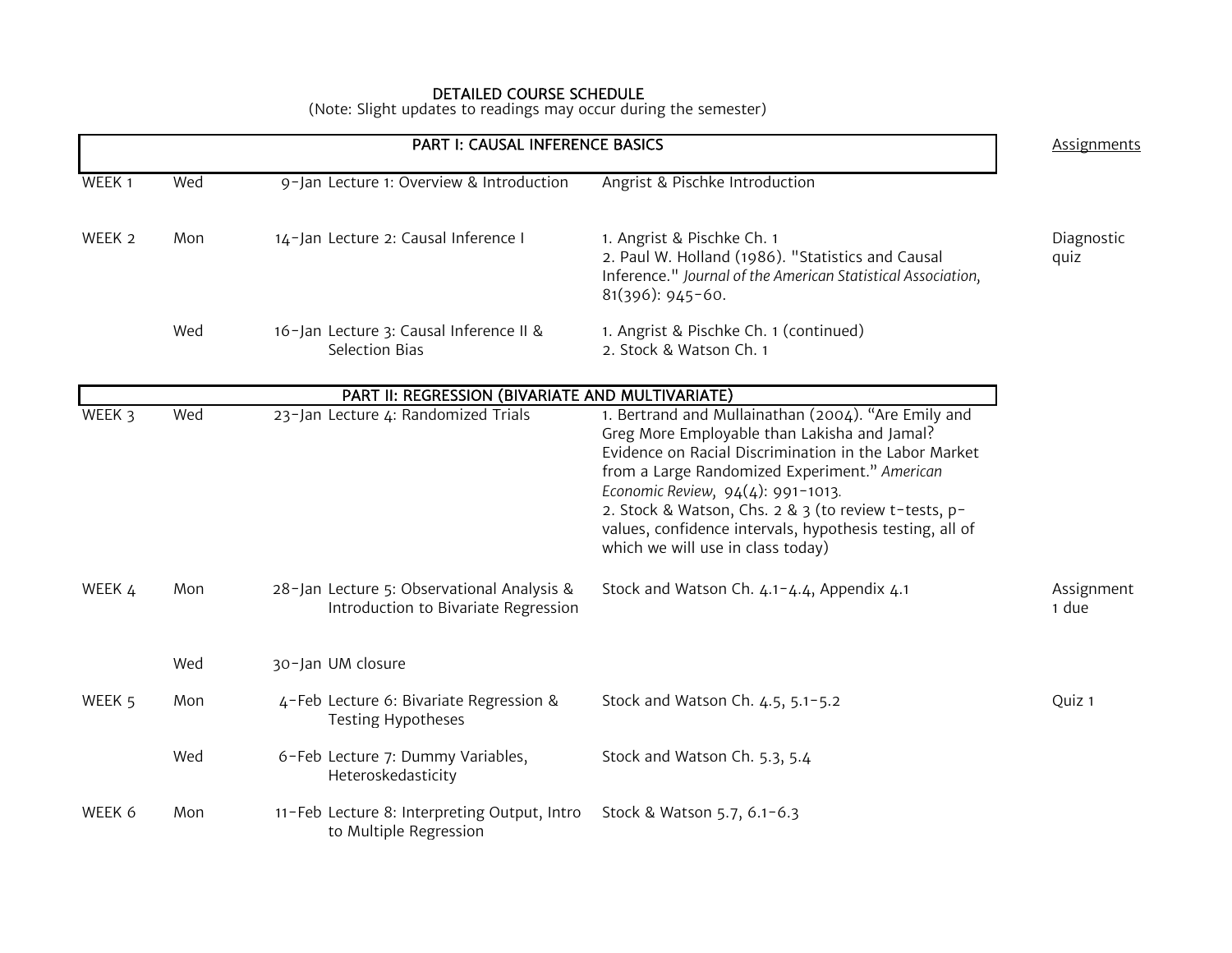|         | Wed | 13-Feb Lecture 9: Multiple Regression -<br>Presenting results and Intro to<br><b>Omitted Variable Bias</b> | Stock & Watson 6.1-6.6                                  |                                   |
|---------|-----|------------------------------------------------------------------------------------------------------------|---------------------------------------------------------|-----------------------------------|
| WEEK 7  | Mon | 18-Feb Lecture 10: Multiple Regression -<br>Omitted Variable Bias and Intro to<br>hypothesis testing       | Stock & Watson Ch. 6.1-6.6, 7.1-7.5                     |                                   |
|         | Wed | 20-Feb Lecture 11: Hypothesis testing in<br>multiple regression                                            | Stock & Watson Ch. 7                                    | Assignment<br>2 due               |
| WEEK 8  | Mon | 25-Feb Lecture 12: Multicollinearity and<br>Intro to Nonlinearity                                          | 1. Stock & Watson Ch. 6.7<br>2. Angrist & Pischke Ch. 2 | Quiz 2                            |
|         | Wed | 27-Feb No lecture                                                                                          |                                                         |                                   |
| WEEK 9  | Mon | 4-Mar Winter break (no class)                                                                              |                                                         |                                   |
|         | Wed | 6-Mar Winter break (no class)                                                                              |                                                         |                                   |
| WEEK 10 | Mon | 11-Mar Lecture 13: Nonlinearity (quadratics<br>and logs)                                                   | Stock & Watson Ch. 8.1-8.2                              |                                   |
|         | Wed | 13-Mar Lecture 14: Nonlinearity (logs) and<br>Interaction terms                                            | Stock & Watson Ch. 8.1-8.5                              | Assignment<br>3 due (Fri<br>3/15) |
| WEEK 11 | Mon | 18-Mar Lecture 15: Interaction terms                                                                       | Stock & Watson Ch. 8.3 - 8.5                            | Quiz 3                            |
|         | Wed | 20-Mar Lecture 16: Binary dependent<br>variables: linear probability model                                 | Stock & Watson Ch. 11                                   |                                   |
|         | Fri | 22-Mar Lecture 17: Binary dependent<br>variables: probit, logit                                            | Stock & Watson Ch. 11                                   |                                   |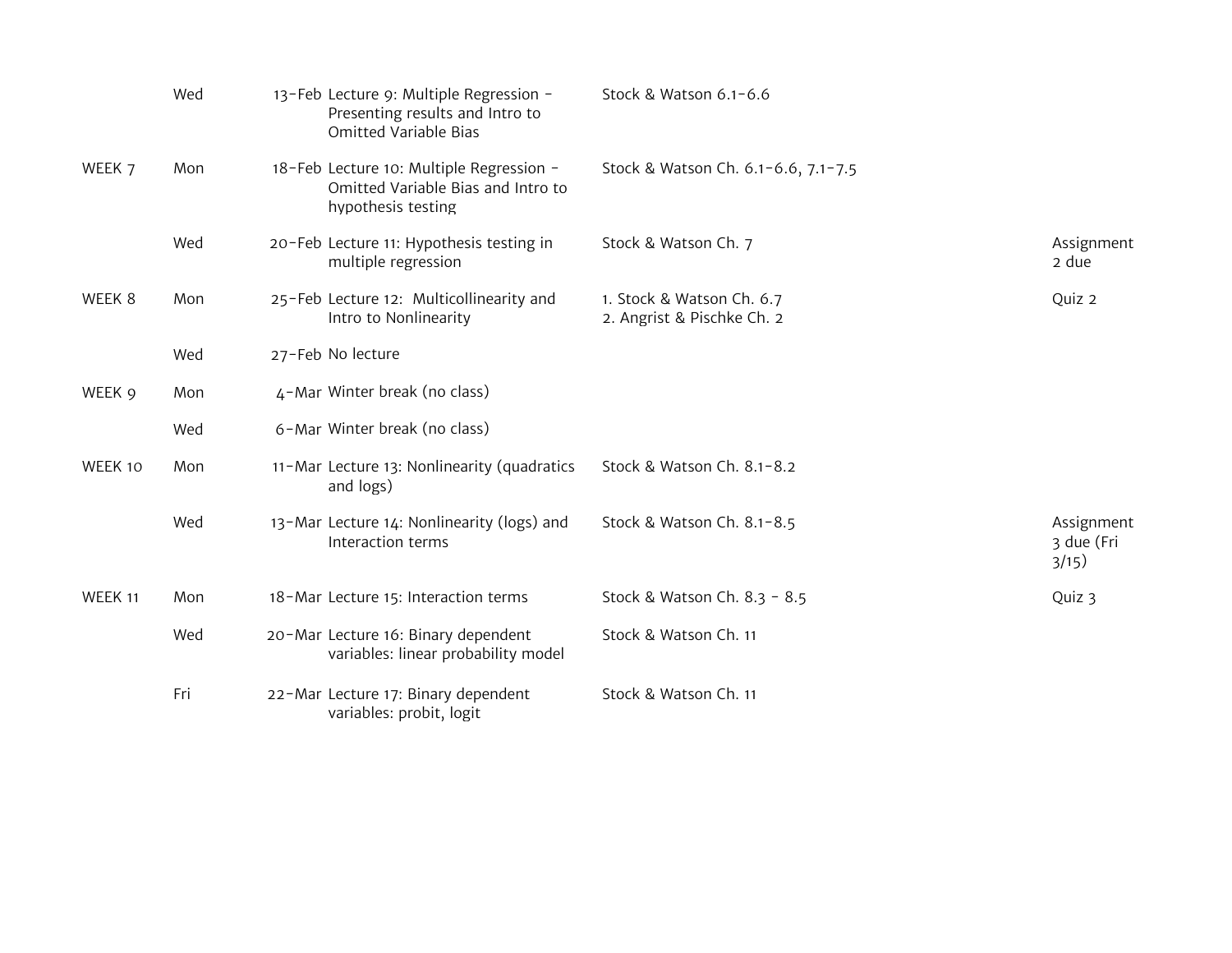| PART III: ADDRESSING UNOBSERVABLES |     |                                                                                       |                                                                                                                                                                                                                                                                           |                     |
|------------------------------------|-----|---------------------------------------------------------------------------------------|---------------------------------------------------------------------------------------------------------------------------------------------------------------------------------------------------------------------------------------------------------------------------|---------------------|
| WEEK 12                            | Mon | 25-Mar Lecture 18: Intro to addressing<br>unobservables; Difference in<br>differences |                                                                                                                                                                                                                                                                           |                     |
|                                    | Wed | 27-Mar Lecture 19: Difference in differences<br>II; Fixed effects                     | 1. Angrist & Pischke Ch. 5<br>2. Card and Krueger (1994). "Minimum Wages and<br>Employment: A Case Study of the Fast Food Industry in<br>New Jersey and Pennsylvania." American Economic<br>Review, 84(4): 772-93.                                                        |                     |
| WEEK 13                            | Mon | 1-Apr Lecture 20: Fixed Effects II;<br>Instrumental Variables                         | 1. Stock & Watson Ch. 10<br>2. Angrist & Pischke Ch. 3                                                                                                                                                                                                                    | Assignment<br>4 due |
|                                    | Wed | 3-Apr Lecture 21: Instrumental variables II                                           | 1. Angrist & Pischke Ch. 3<br>2. Angrist, Joshua (1990). "Lifetime Earnings and the<br>Vietnam Era Draft Lottery: Evidence from Social<br>Security Administrative Records" American Economic<br>Review, 80(3): 313-336.                                                   | Quiz 4              |
| WEEK 14                            | Mon | 8-Apr Lecture 22: Regression discontinuity                                            | 1. Angrist & Pischke Ch. 4<br>2. Carpenter & Dobkin (2009). "The Effect of Alcohol<br>Access on Consumption and Mortality: Regression<br>Discontinuity Evidence from the Minimum Drinking<br>Age." American Economic Journal: Applied Economics,<br>$1(1)$ : $164 - 82$ . |                     |
|                                    | Wed | 10-Apr Lecture 23: Regression discontinuity<br>Ш                                      | 1. Jacob, Zhu, Somers, and Bloom (2012). A Practical<br>Guide to Regression Discontinuity. [Optional: for<br>additional details on method]                                                                                                                                |                     |
| PART IV: DECISION ANALYSIS         |     |                                                                                       |                                                                                                                                                                                                                                                                           |                     |
| WEEK 15                            | Mon | 15-Apr Lecture 24: Decision analysis                                                  | Simulation background document                                                                                                                                                                                                                                            | Assignment<br>5 due |
|                                    | Wed | 17-Apr Lecture 25: Decision analysis II                                               | 1. Hammond, Kenney, and Raiffa. "Smart Choices,<br>Chapter 7: Uncertainty", p.109-133.<br>2. Stokey and Zeckhauser. "A Primer for Policy<br>Analysis, Chapter 12: Decision Analysis", p.201-206.                                                                          | Quiz 5              |